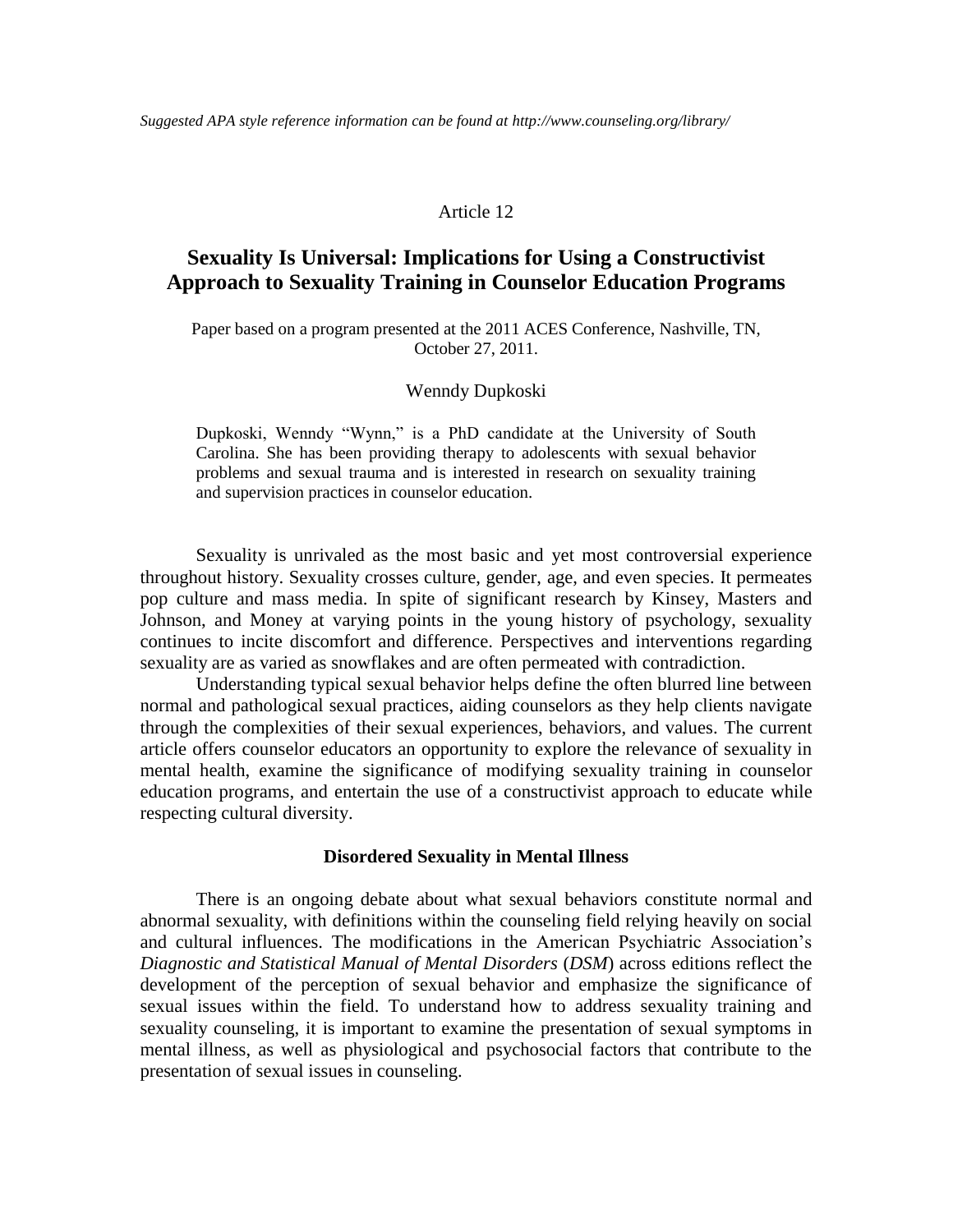#### **Sexual Symptoms in the** *DSM-IV*

The prevalence of disordered sexuality in mental illness is undeniable. In the *DSM-IV-TR* (2000), sexual disorders and symptoms account for 28.9% of all diagnoses. In addition to diagnoses that specifically identify sexual symptoms, extensive research documents problematic sexual behaviors in many other diagnoses as well (4th ed., text rev.; *DSM–IV–TR*; American Psychiatric Association, 2000, p. 857). Indeed, mental illness has a significant impact on a person's sexual behavior and functioning.

The intrapersonal and interpersonal ramifications of mental disorders with sexual symptoms are significant. This can be seen in the following examples of mood disorders, bipolar disorder, and depression. In bipolar disorder, promiscuous sexual behaviors common during manic episodes can lead to health and relationship complications. Although these behaviors decrease significantly when the individual's mood is treated, individuals with bipolar disorder may experience feelings of shame and embarrassment, and damage to relationships (Highfield, Markham, Skinner, & Neal, 2010). Depressive episodes can involve other sexual symptoms, such as difficulty achieving climax, pain during sexual intercourse, and lack of satisfaction with their sexual lives for women (Frohlich & Meston, 2002). Unfortunately, the treatment of mood disorders does not necessarily improve these symptoms and can often exacerbate sexual difficulties.

Dyl, Kittler, Phillips, and Hunt (2006) found that individuals with body image issues scored much higher on the sexual preoccupation/distress scale in the Trauma Symptom Checklist for Children (TSCC) than did their peers without body image issues. In addition to anxiety related to body image, anxiety due to fear of contamination also impacts sexual functioning. Individuals with Obsessive-Compulsive Disorder (OCD) experience a negative impact on their romantic functioning as the severity of OCD symptoms increase, while both intimacy and relationship satisfaction decrease (Abbey, Clopton, & Humphreys, 2007).

Although Post-Traumatic Stress Disorder (PTSD) has received extensive attention in research that examines the impact of traumatic responses on sexual health and wellbeing, particularly as a result of childhood sexual abuse (CSA), not all individuals who have experienced CSA meet the diagnostic criteria for PTSD. However, Chen et al. (2010) found that the most commonly documented mental health issues in participants with a history of CSA were: anxiety, depression, eating disorders, PTSD, sleep disorders, suicide attempts, and somatic disorders. Borderline personality disorder (BPD) has also been cited as correlating strongly with CSA. Indeed as much as 91% of individuals with a diagnosis of BPD have experienced abuse as children ("Treating Borderline," 2010). These disorders are correlated with issues related to sexual functioning (Brennan, Hellderstedt, Ross, & Welles, 2007; Chen et al., 2010; Johnson, Rew, & Sternglanz, 2006; Lemieux & Byers, 2008; Putnam, 2009).

Although the *DSM-IV-TR* (2000) does not focus on disordered sexuality in children and adolescents, research has indicated significant findings in this area. Externalizing disorders, such as conduct disorder, Attention-Deficit/Hyperactivity Disorder (ADHD), mania, and oppositional defiant disorder, correlate with an increase in reports of engaging in high risk sexual activities (Brown et al., 2010). These results parallel with previous findings with young adults that substance abuse disorders, conduct disorders, and antisocial personality disorders strongly correlate with engaging in high risk sexual behaviors (Tubman, Gil, Wagner, & Antigues, 2003). Consistency between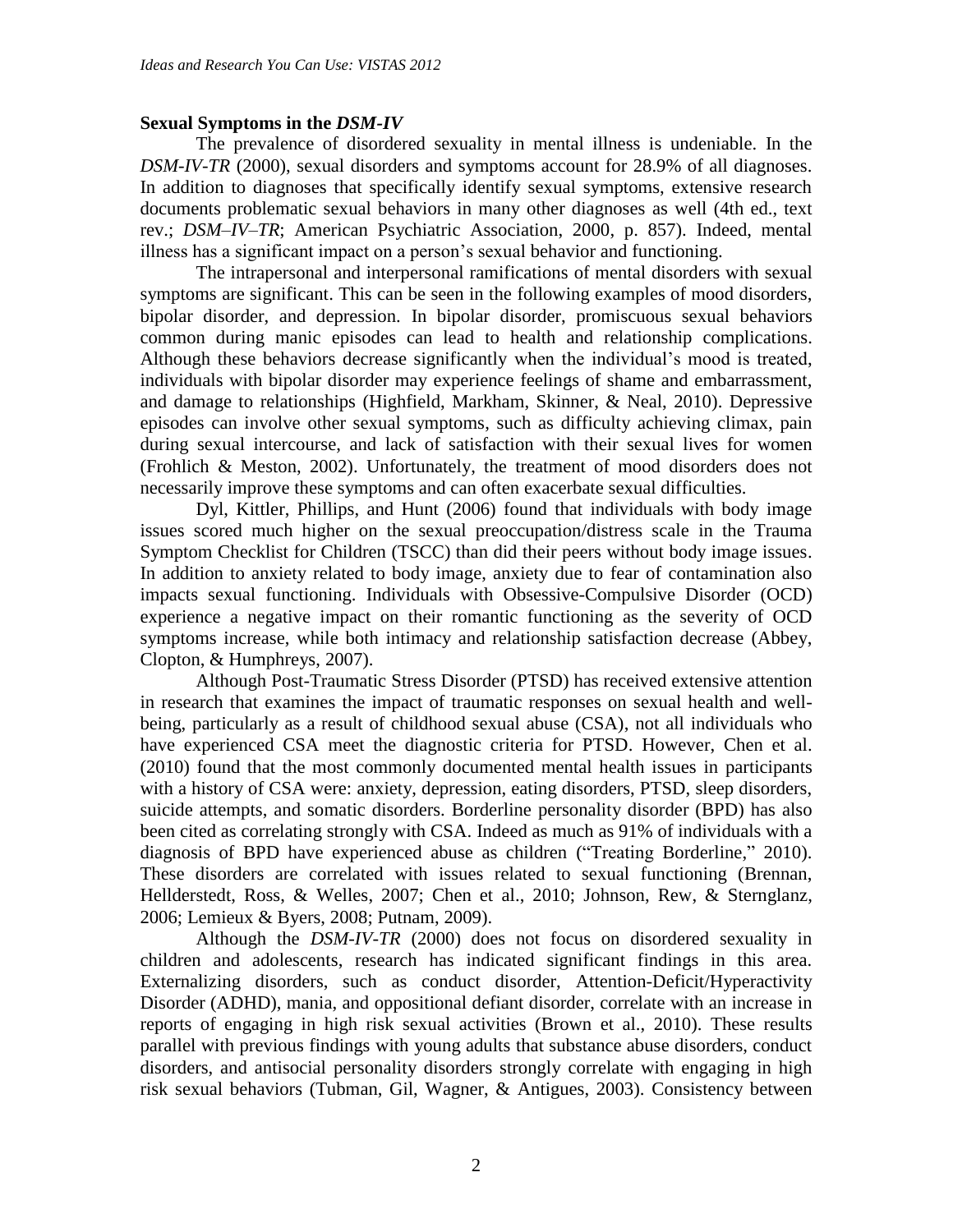adolescents and adults with particular diagnoses and sexual behavior problems is also found in ADHD. Flory, Molina, Pelham, Gnagy, and Smith (2006) found that childhood ADHD correlated with earlier sexual behaviors, an elevation in the number of sexual partners, participation in casual sex, and partner pregnancies. In a study with adults by Blankenship and Laaser (2004), 67% of the patients participating in the sexual addiction program met the criteria for ADHD, and extensive parallels between sexual addiction and ADHD symptoms were noted.

## **Physiological Factors**

Sexual difficulties may not meet the criteria for a specific medical or psychiatric disorder but still cause significant distress to the client. Physiological factors can significantly impact a person's sexual behavior, whether due to natural changes or physiological impairment. A transition that is connected with changes in sexual behavior is giving birth. New mothers express distress about their bodies and a disconnection from their partners regarding sexual desires (Olsson, Lundqvist, Faxelid, & Nissen, 2005). As a result, new fathers are impacted by this transition as well, in addition to adjusting to viewing their wives as a spouse and a mother. Women also experience shifts in their sexual functioning during menopause, when hormonal fluctuations lead to physiological changes in the female reproductive system, impacting women's sexual behaviors and satisfaction.

Sexual dissonance experienced by individuals with physical disabilities or medical illnesses can be debilitating. Stroke victims experience a significant difference in sexual functioning before and after their stroke. Women experience a decrease in vaginal lubrication and ability to reach orgasm, and men experience difficulties in erection and ejaculation following a stroke (Tamam, Tamam, Akil, Yasan, & Tamam, 2008). Kanayama et al. (2010) found that after having surgical correction for lumbar disk herniation, patients experienced a 50% decrease in sexual desire, with 31% of women reporting permanent decrease. In addition, 67% of men and 81% of women reported discomfort during sexual activity, and 28% of men and 41% of women experienced a decrease in sexual satisfaction. Moin, Duvdevany, and Mazor (2009) found that in spite of reporting the same level of sexual desire as women without disabilities, women with physical disabilities had lower sexual esteem, sexual satisfaction, and life satisfaction, particularly if they were younger and not in a committed relationship. Another disturbing trend that has been noted among women with physical disabilities is a greater risk to be a victim of all forms of domestic abuse, including unwanted sex (Arliksson-Schmidt, Armour, & Thibadeau, 2010; Smith, 2008).

These examples do not encompass all of the possible physiological impairments that could cause sexual dysfunction. Physical ailments such as diabetes, asthma, and heart disease put additional stress upon an individual's health, which can lead to sexual impairment. Chronic and terminal illnesses, such as cancer and HIV, can significantly impact one's sexual behaviors, although in varying degrees. Individuals battling physical ailments may experience grief at the loss of viewing themselves as fully functioning persons and sexual partners.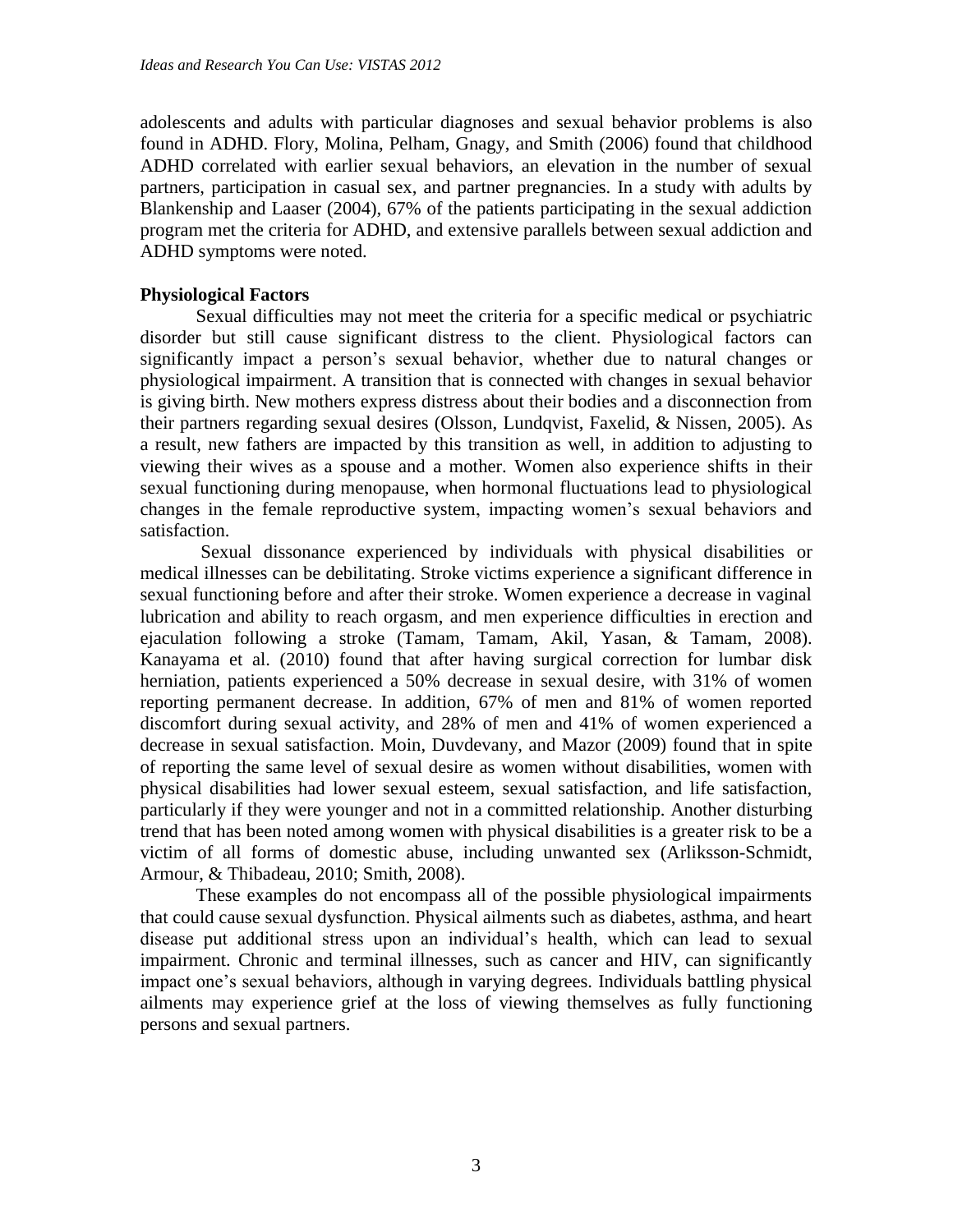#### **Psychosocial Stressors**

The sexual behaviors and sexual values of others have a tremendous impact on an individual's mental and emotional well-being. Much like entering counseling for sexual consequences related to physiological issues, many clients seek support in coping with stressors related to the conflict between their sexual behaviors or sexual values and their environment. Some examples of such value conflicts include the experiences of sexual minority status and infidelity.

Although sexual orientation has not been considered a mental illness for decades, sexual minorities continue to struggle with specific stressors regarding the perception of others about their sexuality. In spite of the stigma associated with sexual orientation, sexual minorities are more likely to seek out counseling services than heterosexuals, particularly as they come to terms with their sexual orientation. Additional issues with which sexual minorities struggle are: worries about HIV, rejection, discrimination, increased risk of hate crime victimization, spiritual reconciliation, and internalized homophobia (Herek & Garnets, 2007).

While sexual orientation training has received a significant amount of attention in counselor education programs, there remains a considerable amount of tension about providing treatment to sexual minorities. When a counselor's religious beliefs are in conflict with the American Counseling Association's position to not discriminate on the basis of sexual orientation, there begins a debate about how to respect the rights of sexuality minorities to have access to treatment for their mental health issues and the right of mental health professionals to maintain both their professional licenses and their personal religious beliefs (Hermann & Herlihy, 2006; Johnson, 2010). Publicized cases could impact the motivation of sexual minorities to seek counseling services for fear of experiencing rejection, as well as discourage sexual minorities from entering the profession themselves.

There are times when a person may enter into counseling as a result of the betrayal of their partner rather than society. Couples counselors indicate that cases involving infidelity—to include Internet contact and pornography—are among the most challenging due to intense feelings of hurt, anger, jealousy, and disgust experienced by the betrayed partner (Becker, Sagarin, Guadagno, Millevoi, & Nicastle, 2004; Henline, Lamke, & Howard, 2007; Zitzman & Butler, 2009). In these situations, counselors may find themselves addressing values, behaviors, and transitional issues related to the clients' sexual behaviors.

Divorced persons may experience difficulty with their sexual functioning, especially if their marriage lasted for many years or if they have children. Conflict between a person's religious beliefs and their lived experiences may lead to inhibitions. Loss of a loved one, such as spouse, parent, or child, can have an impact on a person's sexual functioning as well. Grief and loss issues may lead to depression, which often impacts sexual desire. Virtually any life transition or stressor can have an impact on a person's sexual functioning.

#### **Healthy Sexuality**

Although there is certainly a need for counselors to have an understanding of sexual difficulties, dysfunctions, and disorders, it is impossible to isolate one's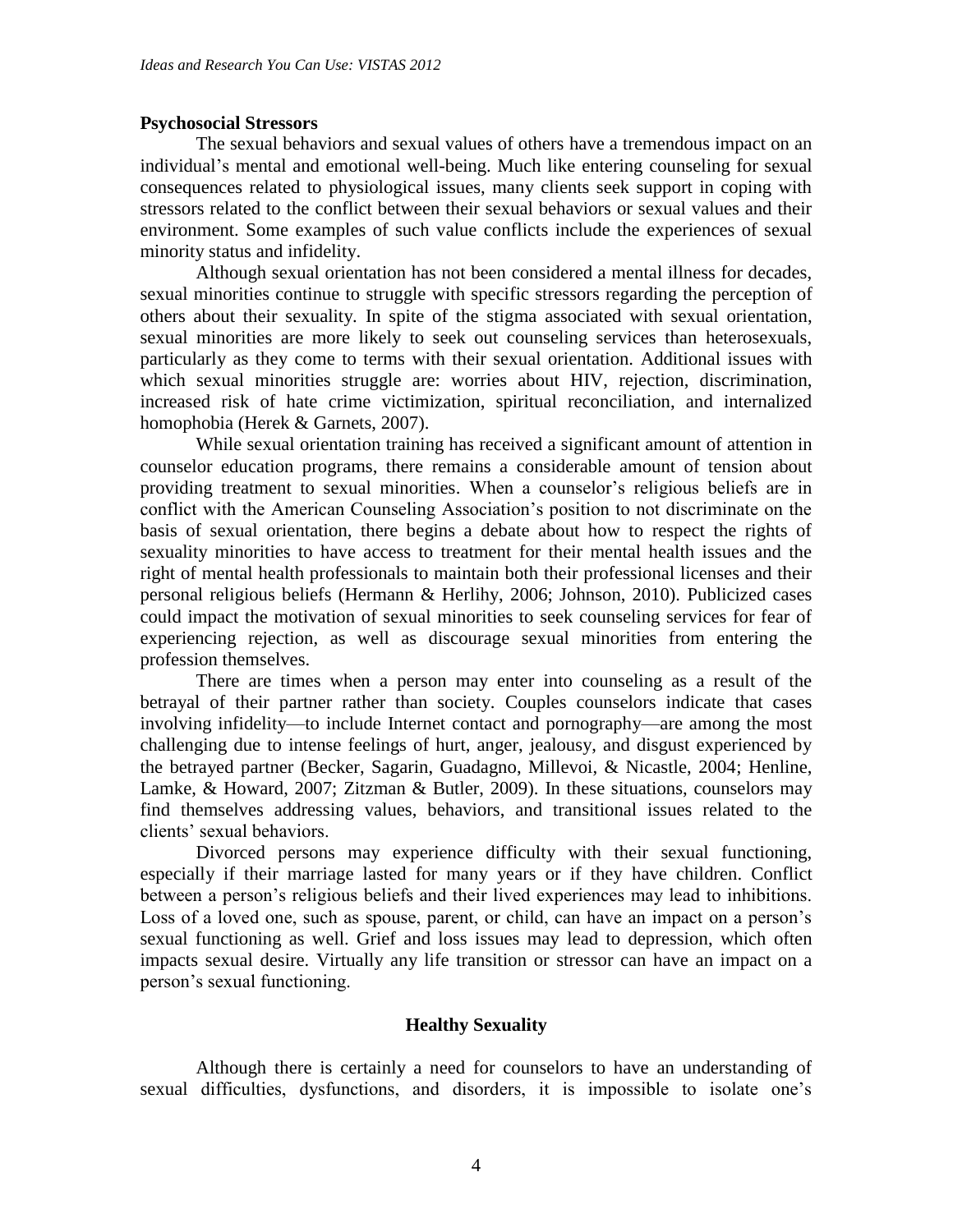comprehension of sexuality to only "problems" for the purpose of education, advocacy, and assessment of clients. Even among counselors, there are myths regarding human sexuality that are perpetuated and communicated to clients, either through verbal or nonverbal means. It is generally accepted that sexuality is an aspect of one's self over the course of his or her life span. It is important, therefore, that counselors are adept in healthy sexual development to prevent potential harm through mis-information (Kontula & Haavio-Mannila, 2009; Thanasiu, 2004). Such information includes being knowledgeable about various theories regarding sexual identity development and how these theories may be applied to work with various populations. Knowledge of healthy sexuality will include training and knowledge regarding the expression and interaction of biological sex, gender identity, and sexual identity (Bilodeau & Renn, 2005).

### **Current Sexuality Training Practices**

Although numerous articles on sexuality education within the mental health field are available from decades ago (Pollis, 1985; Scales, 1983; Valentich & Gripton, 1975; Vasquez, 1988), more recent sexuality training research appears to be concentrated into specialized areas. In a content analysis of articles published by the *Journal of Counseling and Development* between 1991 and 2000 conducted by Nilsson, Love, Taylor, and Slusher (2007), results indicate a surprising lack of focus on sexuality, with a slight increase in the past 10 years in particular aspects of sexuality, including sexual orientation, sexual boundary violations between counselors and their clients, and sexual abuse.

In accordance with the ethical standards established by the American Counseling Association, the Council for Accreditation of Counseling and Related Educational Programs (CACREP) established standards of training for counselors in 1981. Although CACREP standards highlight eight different areas of focused training, these standards do not specifically identify the incorporation of sexuality training into programs (Liles & Wagner, 2010). Ethics courses typically discuss boundaries regarding sexual involvement with clients, and sexual minority issues are addressed in diversity-focused courses. Sexual disorders are discussed in assessment courses, but human sexuality as a focus of training is relatively absent in counseling programs. Evidence of such deficiency is found in the ACA-ACES Syllabus Clearinghouse, available on the American Counseling Association website, a resource to assist counselor educators in developing courses who are also members of the ACA. The percentage of sexuality courses compared to other counseling courses provides insight into the emphasis placed on sexuality training. A review of the syllabi provided in the database shows that 57 out of 395 syllabi, or 9.4%, included the word "sex" in their content, but only four courses—about 1%—focused specifically on sexuality. Three of the courses focused on human sexuality and one concentrated on counseling sexual minorities (ACA-ACES Syllabus Clearinghouse, 2012).

The deficit in comprehensive training in sexuality places counselors at a disadvantage when providing services to clients of all ages. Even with the extensive attention paid to sexual abuse in research, sexual abuse training is not adequately addressed, with only 9% of programs in one study requiring a specific course on sexual abuse and 69% of programs offering no training whatsoever (Kitzrow, 2002). Counselor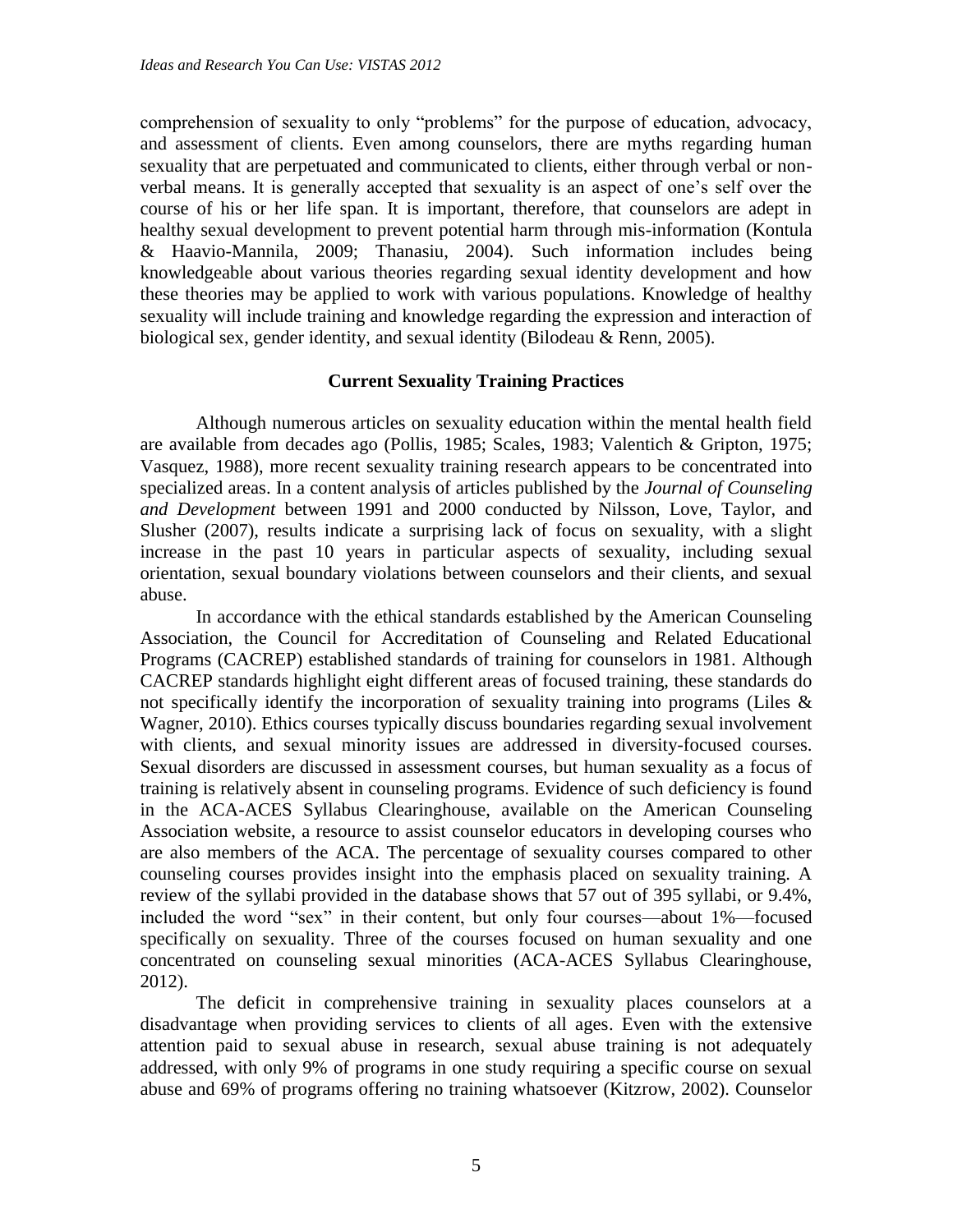education has focused on training in two specific areas—sexual orientation and sexual ethics.

### **Sexual Orientation**

Within the mental health profession, there appears to be a consensus that incorporating training about sexual minorities is important (Carroll & Gilroy, 2001); however, there continues to be a debate about how to incorporate this topic into training programs. Fifteen years ago, Whitman (1995) recommended a curriculum to be incorporated into multicultural courses that includes teaching emerging professionals about sexual identity development, myths and stereotypes, and counseling issues specific to sexual minorities. Later, Carroll, and Gilroy (2001) advocated incorporating queer theory as a medium for sexual orientation training and re-affirmed Whitman's suggestion to use narrative texts and films to help train counseling students.

Pearson (2003) echoed both the use of these techniques in the classroom and educating about sexual identity development. In addition, Pearson (2005) believes counselor educators need to recognize that often the distress experienced by sexual minority clients is the result of the environmental response to their sexual orientation rather than the sexual orientation itself. Long and Serovich (2003) mirrored these findings in marriage and family therapy (MFT) programs, highlighting unique challenges faced by MFT programs with a religious affiliation, cautioning against making the assumption of "same-ness" regarding sexual minorities' life experiences and suggesting self-assessment in MFT programs to eliminate "heterosexist bias."

## **Sexual Ethics**

In ethics training, counselors-in-training are educated about the detriment of becoming sexually involved with their clients. Heiden (1993) emphasized increasing counselors' awareness as a prevention technique for crossing sexual boundaries, including being mindful of the extent to which the counselor's personal needs are met by clients and maintaining appropriate boundaries. To prepare counselors for how to respond in sexually charged situations without violating ethics and laws, videos and role play scenarios can be used (Heiden, 1993). Each state has individual legislation regarding sexual relationships with clients, which do not necessarily correspond with the ACA code of ethics. In one study, Avery and Gressard (2000) found that 86% of the states who responded had specific laws against sexual conduct with a client; 62% had laws against sexual contact with former clients; and 42% had laws against sexual contact with supervisees.

### **Human Sexuality Training**

Although dated, research exploring recommendations for educating counselors about human sexuality is available (Baber & Murray, 2001; Carroll & Gilroy, 2001; Heiden, 1993; Kitzrow, 2002; Long & Serovich, 2003; Pearson, 2003; Whitman, 1995). Over two decades ago, there was significant attention placed on human sexuality education, most of which focused on education for children and adolescents. Sexuality education was viewed as being a vehicle of social change through increasing awareness of sexual health, issues, values, and behaviors. Techniques involved using role plays and group discussions to explore these concepts through relationship skill-building. Concerns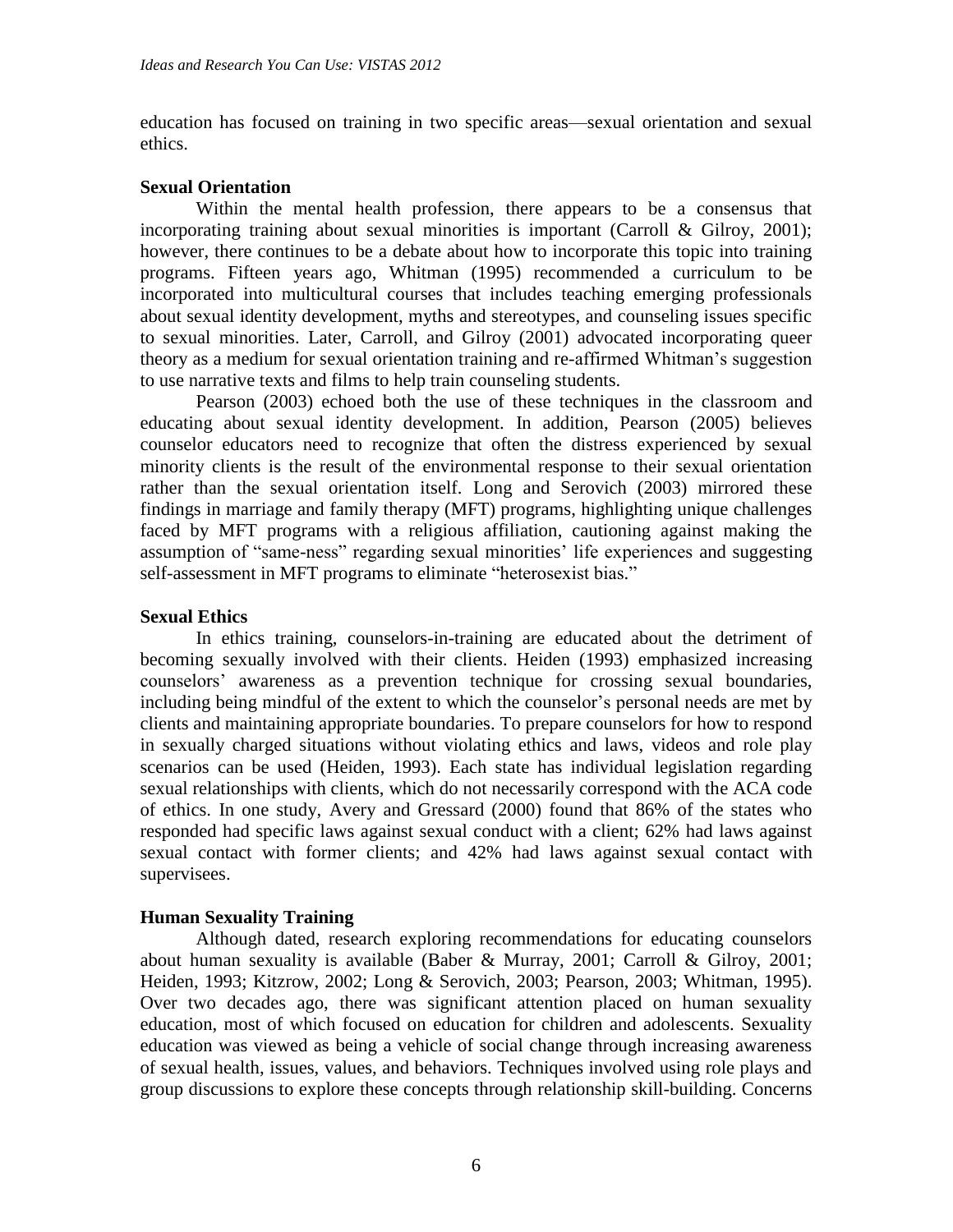were raised about potential gender bias against males in the approaches used in sexuality education (Scales, 1983). Pollis (1985) emphasized the importance of enhancing critical thinking skills in sexuality education rather than imposing the instructor's own sexual values and attitudes. Both of these authors emphasized examining sexuality within historical, political, and religious context.

Valentich and Gripton (1975) explored the process of introducing a human sexuality course into a social work program after noting "that our students were illequipped even to discuss sexual matters with clients, let alone help them with sexual problems" (p. 273). Topics covered in this seminar included: sexual vocabulary, sexual response cycle, sexual myths, sexual trends in society, sexual history, homosexuality, and interventions. More recent research in the area of sexuality training was found in psychology and psychiatry. Miller and Byers (2009) addressed deficits in graduate level sexuality training for psychologists, such as focusing more on sexual disorders than learning about healthy sexuality. These authors noted a tendency for psychologists to not ask about their clients' sexual functioning and to refer them to a sex therapist if sexual issues become apparent, disrupting the therapeutic process. Of the participants in their study, 70% requested additional training in sexuality. Sansone and Weiderman (2000) examined sexuality training for psychiatrists and found that between 14 and 20% of graduate training programs did not offer sexuality training in any capacity.

## **Recognizing the Need for Sexuality Training**

In examining the prevalence of issues related to sexuality in the mental health field, it is important to examine the impact of the current perspectives regarding sexuality and sexuality training. Three key points are beneficial to explore: the prevalence of sexual issues in mental health; assessment and treatment for sexual concerns; and the universality of sexuality.

The relevance of sexual behaviors and functioning cannot be overlooked as an indicator of overall health and well-being. It is important for all counselors to be knowledgeable about the social constructs regarding healthy and dysfunctional sexual behaviors to assess the comprehensive impact of each client's presenting issues. Counselors-in-training should have an opportunity in their programs to explore their own personal assumptions, biases, and values regarding sexuality and to examine the perspectives of others in a safe environment while in training. Increasing counselors' knowledge and encouraging self-reflection will also increase confidence and skills, perhaps leading to a decrease in the number of referrals to "specialists." Equipping counselors to address sexual issues will normalize the role of sexuality in overall mental health and set a precedent to address sexual difficulties within the context of presenting issues, therefore increasing the possibility that clients will address these issues.

It is important to understand how to assess sexual functioning in a manner that does not imply sexual dysfunction in clients, impose the counselor's values upon the client, or disrespect professional boundaries. Assessment is particularly difficult with children and adolescents. Counselors working with minors must respect the parents' role in educating their children about sexuality, in spite of potential dissonance between the sexual values of the counselor and the parent. When a child or adolescent presents with sexual issues, what label is most appropriate to use? Terms that have been used are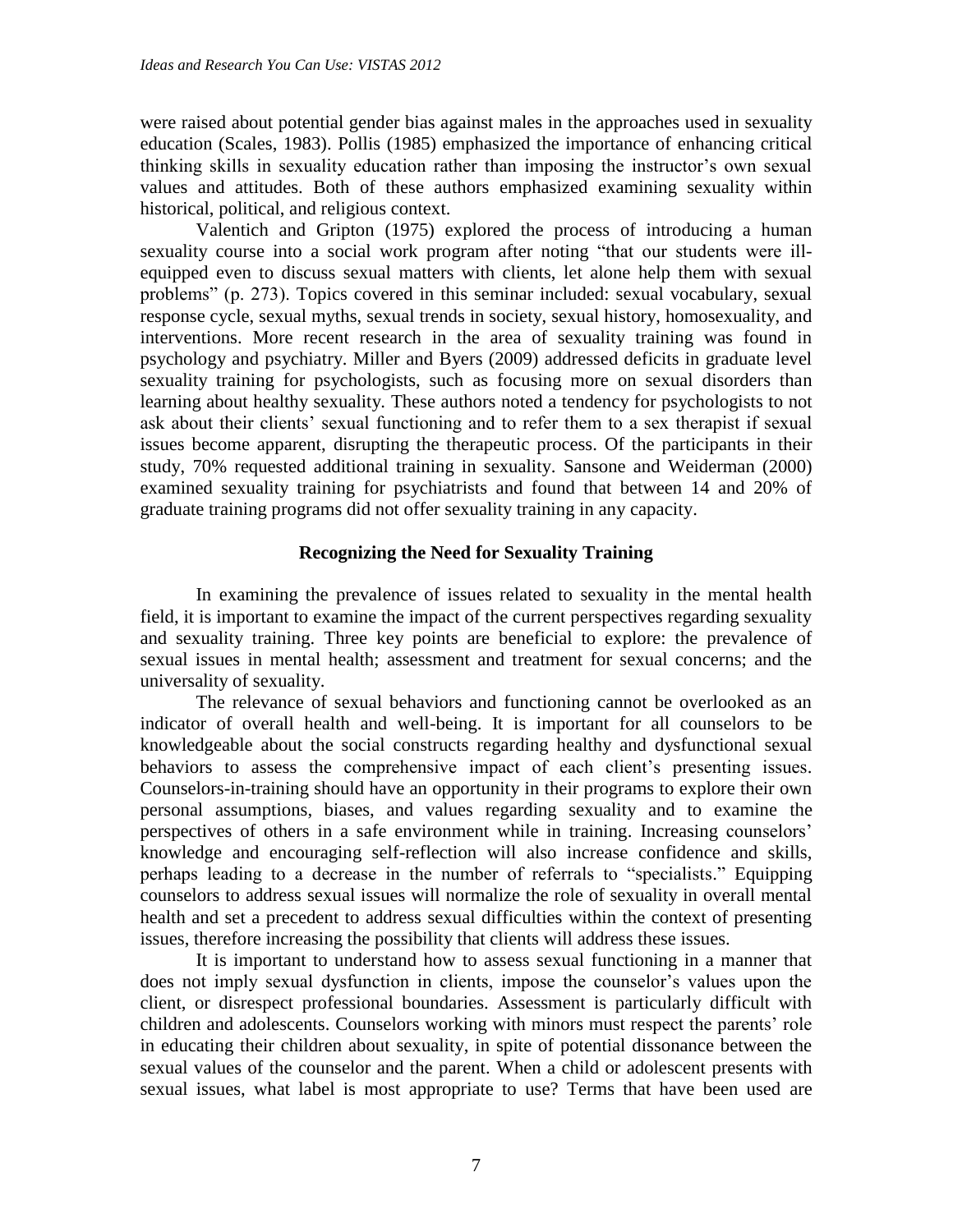"sexually reactive," "sexually aggressive," "sexual behavior problems," "sexually acting out," "promiscuous," "sexually abusive," "sexual play," and "juvenile sex offender." How does a counselor determine which term is most appropriate? What symptoms constitute abnormality? Deciding on a term to use and what behaviors qualify as symptoms of abnormality is particularly difficult given that the *DSM-IV-TR* (2000) does not identify diagnoses specific to children and adolescents who present with sexual behaviors. Not having a specific diagnosis makes communicating with clients and their families about their symptoms subjective and places the counselor at a high risk of ethical violations. Additionally, the *DSM* varies with regards to its view of disordered sexuality with each edition published.

Embracing sexuality as a universal experience provides a basis for presenting discussions about sexuality from a wellness perspective rather than focusing on sexual dysfunction and disorder. Sexuality is not a "special topic"; it is the common experience among all persons with variation in sexual expression that ranges from healthy to unhealthy and from aversion to compulsion. Channeling sexuality training into special topics is intrinsically invalidating to the sexual experiences of all persons because it highlights sexual dysfunction rather than sexual health. Focusing on sexual dysfunction could serve to deter clients from being willing to talk about their sexual experiences for fear of being labeled as "one of those people." Indeed, isolating sexual minorities through sexual orientation training inherently places them apart from their heterosexual peers and discriminates against heterosexual clients by not putting emphasis on training about heterosexual sexual identity development.

Neglecting sexuality training in counselor education programs leaves counselors incompetent to address sexual issues in their clients. Referring clients to a sex therapist has the potential to harm through the termination of a therapeutic relationship that may have been otherwise beneficial and the imposition of the stigma associated with seeing a sex therapist. Referring clients to a specialist—if one can be identified locally—can also stigmatize the counseling field as a whole as unable to treat sexual issues. Additionally, some clients may choose to not see a psychiatrist for sexual issues due to an opposition to psychotropic interventions. With the lack of emphasis on sexuality training in counseling programs, *are* counselors qualified to treat clients with sexual issues? How does a counselor interested in specializing in treating sexual issues gain the training and experience to work with this population?

### **Constructivism in Sexuality Training**

Although a variety of instructional approaches are implemented in counselor education programs, constructivist strategies seem to provide additional benefit in addressing sensitive topics in training. Constructivism is one way to facilitate the professional development of counselors-in-training in the area of sexuality counseling while simultaneously respecting the diversity of values and perspectives.

#### **Constructivism in Counselor Education**

The constructivist perspective in education rejects the traditional passive approaches to teaching students and specifies a distinction between "knowledge" and "information" Prawat & Floden (1994). Information is readily available in books, articles,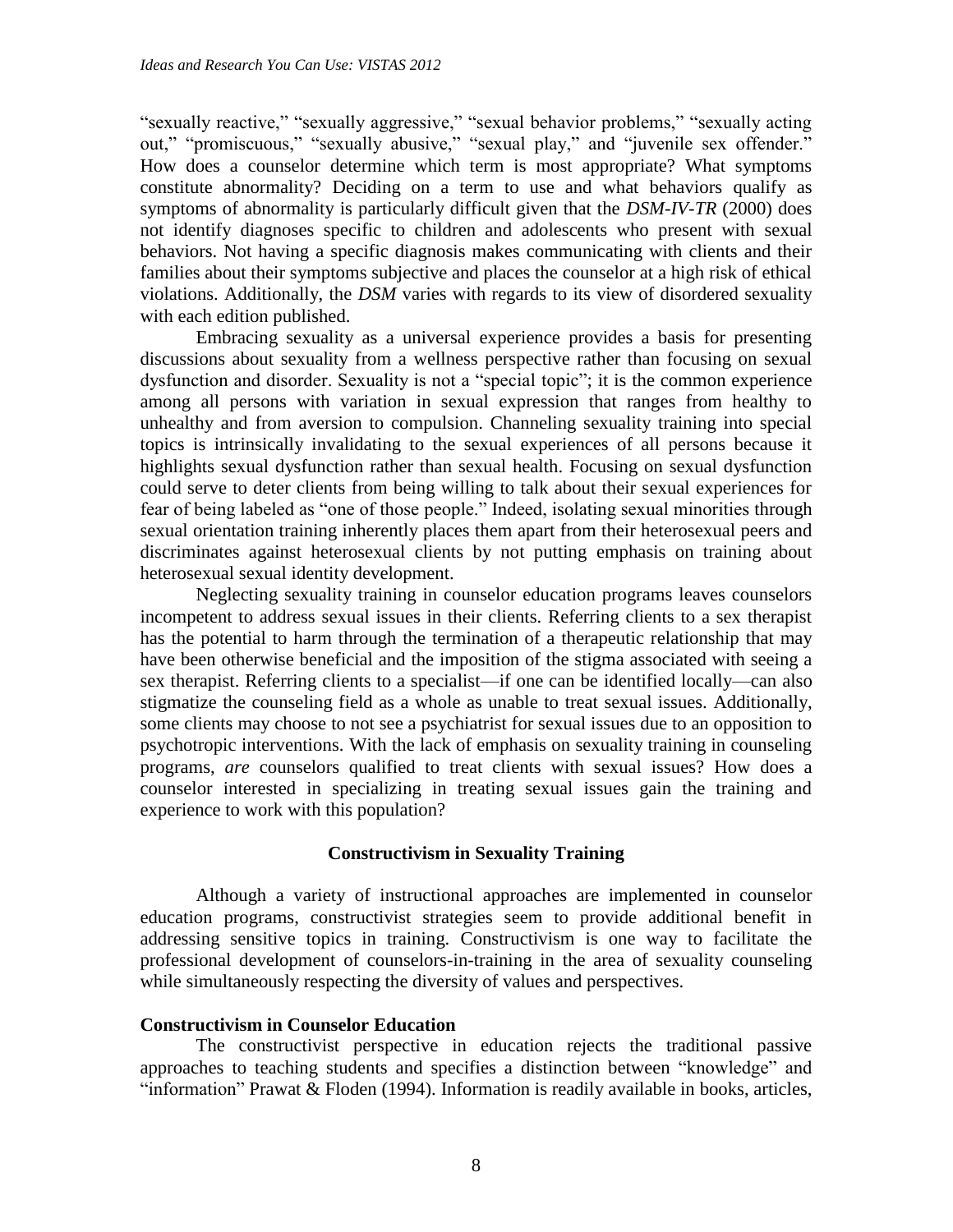television, and the internet, while knowledge involves how the student organizes new information with existing knowledge to create a new understanding of a concept (Halpern, 1994). An educator's responsibility, then, is not to transmit information but to facilitate the construction of knowledge in students. Additionally, the constructivist perspective emphasizes flexibility and respect for each individual's perspective and the learning process itself. Respecting each student's unique style of learning and worldview, the constructivist counselor educator uses a variety of techniques to facilitate the learning process in students (McAuliffe & Eriksen, 2002). This approach is particularly beneficial to counseling courses because the educator models skills essential to the counselor role, regardless of the particular counseling theory or population each student will gravitate toward as professionals. The educator demonstrates mindfulness throughout the learning process to assess the needs of each student and the success of techniques utilized. The educator guides each student through the expected dissonance of making sense out of the course material rather than imposing his/her own interpretations of the material. Such flexibility naturally respects diversity and accommodates a variety of learning styles.

### **Constructivist Strategies in Sexuality Training**

Implementing a constructivist approach to sexuality training allows counselors-intraining a supportive environment in which to explore and challenge their personal biases, values, and perspectives regarding sexuality as they are exposed to a variety of social, cultural, and historical constructs of human sexuality. Using a variety of techniques, the instructor then facilitates the incorporation of new information into existing knowledge about sexuality. Baber and Murray (2001) advocated using this approach within a postmodern feminist pedagogical teaching philosophy in teaching human sexuality as diversity in sexual experiences is acknowledged and respected in this approach. According to these authors, perceiving sexuality as linear—heterosexual, bisexual, or homosexual—fails to assist students to acknowledge variations in sexual behavior based on geographical location, ethnicity, gender, etc.

The techniques utilized in the human sexuality syllabi shared on the ACA-ACES Syllabus Clearinghouse emphasize the inclusion of a variety of instructional and assessment techniques that parallel with the constructivist approach. In the three sexuality counseling courses, active learning was incorporated into the course, with group discussion based on required readings and an individual activity/project designed by each student. Other requirements in the courses that did not overlap included conducting a sexual history interview with a classmate, role-play, viewing media on class topics, and student presentations. Both courses utilized class participation and written papers as modes of assessment. One course used tests on assigned readings, while the other required a written assessment based upon the sexual history interview (ACA-ACES Syllabus Clearinghouse, 2010; Bachner, 2010; "Counseling & Human Sexuality," n.d.).

Consistent with the constructivist approach, the techniques included in these courses reflect significant opportunity for experiential learning. Specifically, viewing media can include observing depictions of sexual issues that may present themselves in the counseling sessions, persons expressing their personal views and biases about sexuality, and conflicts regarding sexuality. Conducting a sexual history interview will provide an opportunity for students to experience being the interviewer and the interviewee; practice mindfulness of their own biases, judgments, and assumptions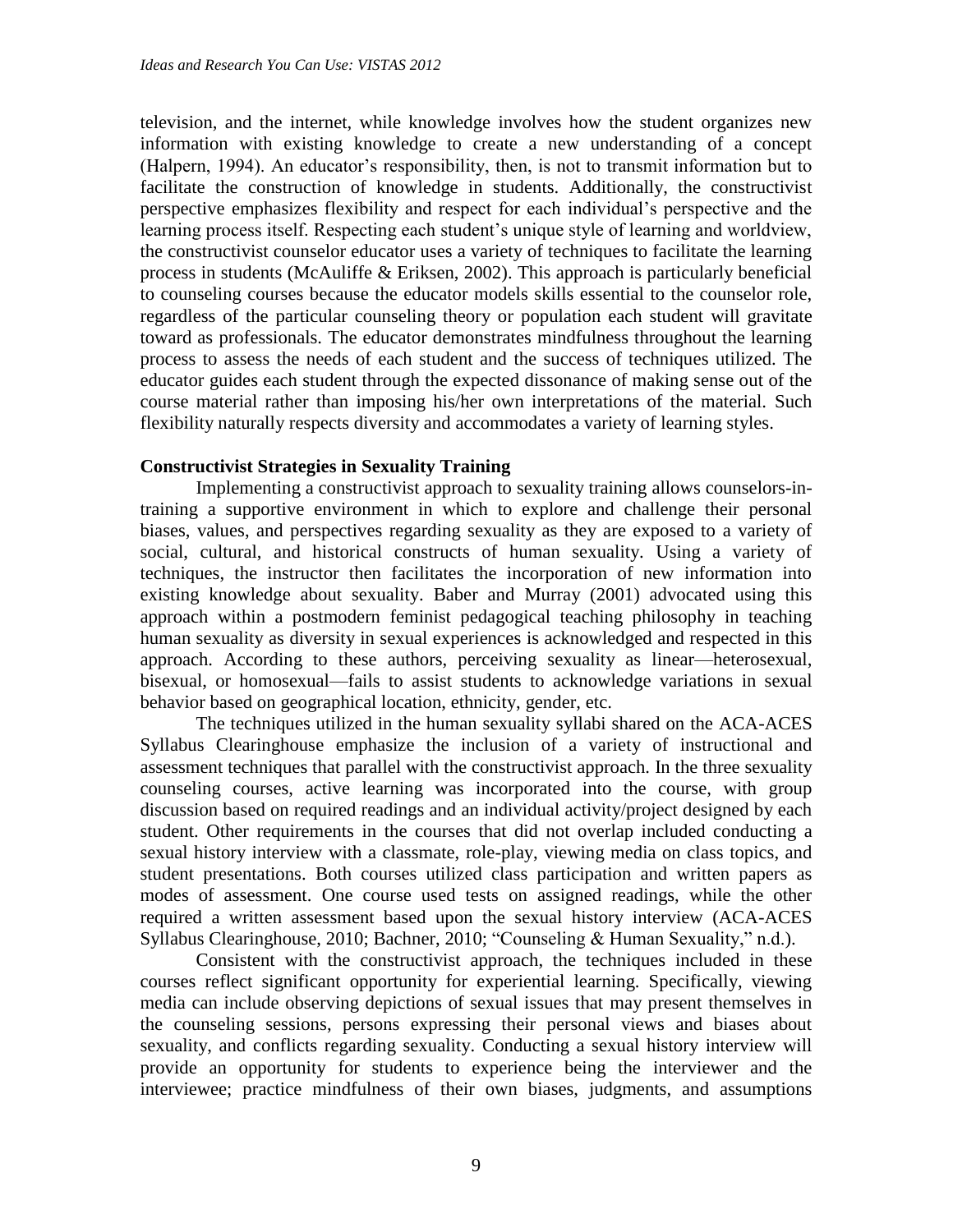through the process; and note how their own sexual scripts impact conducting and participating in the interview process. Group discussion provides an opportunity for students to explain their learning experience with each other to receive both support and challenge from their classmates. Individual activities/projects accommodate students' unique learning styles and respect their boundaries and values regarding the manner and extent to which they wish to challenge their existing constructs. Having the freedom to choose supports the development of each student's morality rather than pressuring him/her to blindly accept the educator's "truth."

The constructivist approach can provide a means to reconcile conflicts between adhering to the ACA code of ethics and negotiating dissonance between a counselor's sexual values and a particular sexual behavior. Because constructivism postulates that truth is relative and developed within historical, social, political, geographical, and religious context, it validates the existence of all sexual scripts without adhering to any one particular set of sexual values (Halpern, 1994). The constructivist approach can help both educators and students be open to understanding other perspectives about sexuality without the pressure for any participant in the course to change. As the students explore their sexual knowledge, beliefs, and values with each other and are exposed to additional information through readings, media, guest lecturers, or some other mode of exposure, every student is expected to confront differences and move through the discomfort of dissonance to be effective counselors. Experiencing learning about sexuality in this way will equip counselors to address ethical dilemmas in their practice in a way that demonstrates adherence to the ethical guidelines. A constructivist approach could aid in the prevention of involvement in litigious situations for counselor educators and counselors as well through the emphasis on students' active involvement in the learning process; non-judgmental stance regarding the existing constructs of students regarding the material; and the parallel with the value of diversity in the counseling field.

#### **Conclusion**

In examining sexuality training in counselor education, more attention to sexuality is warranted given the lack of research and training, in spite of the prevalence of sexual issues. Given the relationship between sexuality and mental health, sexuality is a core issue for clients throughout their life span. A constructivist approach to sexuality training could be a viable method of enhancing sexuality training in a way that prepares counselors for the professional obligations of counseling and addresses conflicts within and between mental health disciplines.

#### **References**

- Abbey, R. D., Clopton, J. R., & Humphreys, J. D. (2007). Obsessive-compulsive disorder and romantic functioning. *Journal of Clinical Psychology*, *63*(12), 1181-1192. doi: 10.1002/jclp.20423
- ACA-ACES Syllabus Clearinghouse. (n.d.). In *American Counseling Association Library*. Retrieved from http://www.counseling.org/Resources/TP/Syllabus ClearinghouseHome/CT2.aspx?
- American Psychiatric Association. (2000). *Diagnostic and statistical manual of mental disorders* (4th ed., text rev.). Washington, DC: Author.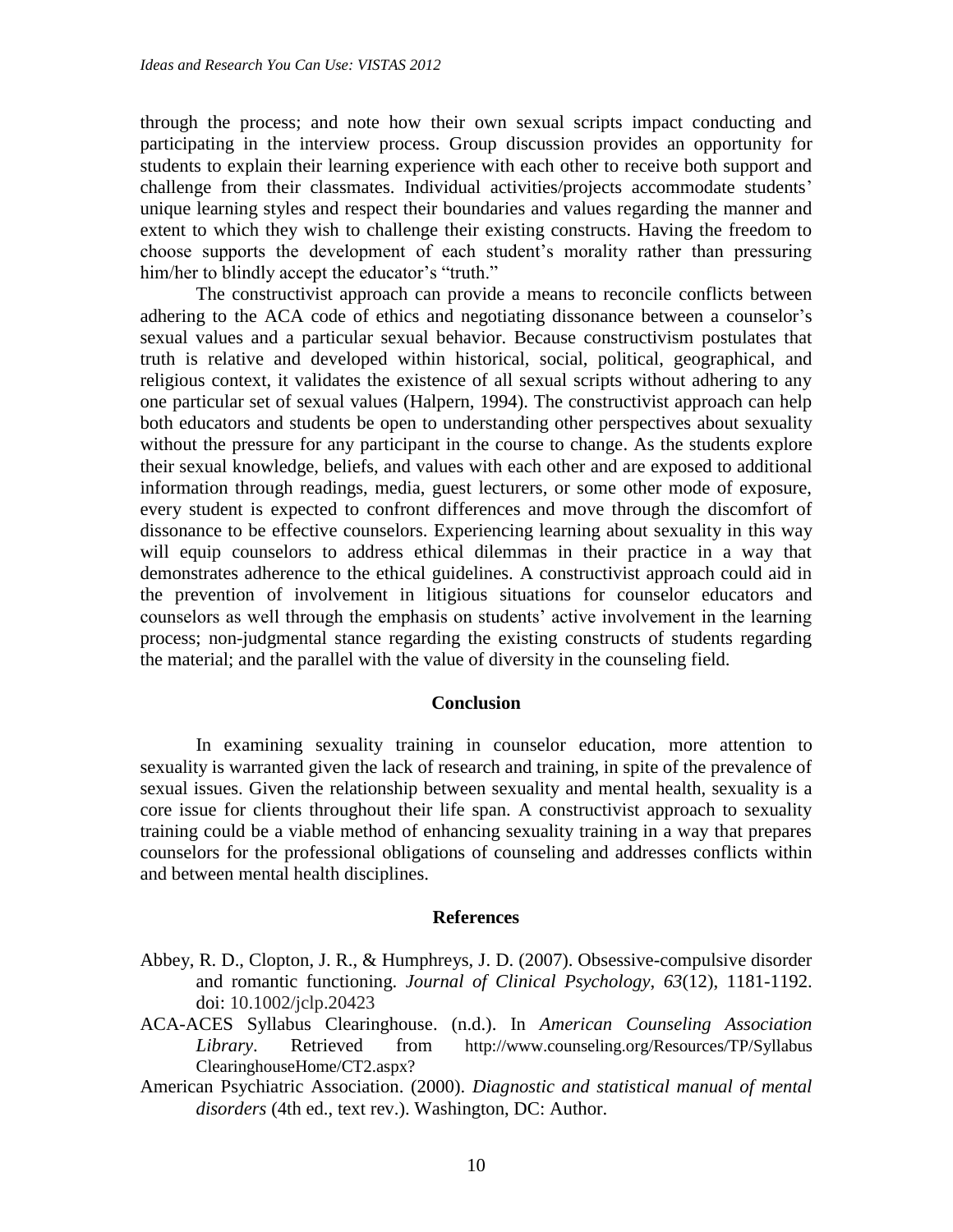- Arliksson-Schmidt, A. I., Armour, B. S., & Thibadeau, J. K. (2010). Are adolescent girls with a physical disability at increased risk for sexual violence? *Journal of School Health*, *80*(7), 361-367.
- Avery, L. D., & Gressard, C.F. (2000). Counseling regulations regarding sexual misconduct: A comparison across states. *Counseling & Values*, *45*(1), 67-77.
- Baber, K. M., & Murray, C. I. (2001). A postmodern feminist approach to teach human sexuality. *Family Relations*, *50*(1), 23-33. Retrieved from http://www.wiley.com/bw/journal.asp?=0197-6664
- Bachner, H. (2010). Human sexuality issues. In *American Counseling Association Library*. Retrieved from http://www.counseling.org/Resources/TP/ SyllabusClearinghouseHome/CT2.aspx?
- Becker, D. V., Sagarin, B. J., Guadagno, R. E., Millevoi, A., & Nicastle, L. D. (2004). When the sexes need not differ: Emotional responses to the sexual and emotional aspects of infidelity. *Personal Relationships*, *11*, 529-538.
- Bilodeau, B. L., & Renn, K. A. (2005). Analysis of lgbt identity development models and implications for practice. *New Directions for Student Services, 111*, 25-39. Retrieved from lbgtrc.msu.edu/docs/bilodeaurenn.pdf
- Blankenship, R., & Laaser, S. (2004). Sexual addiction and ADHD: Is there a connection? *Sexual Addiction & Compulsivity*, *11*, 7-20. doi: 10.1080/10720160490458184
- Brennan, D. J., Hellerstedt, W. L., Ross, M. W., & Welles, S. L. (2007). History of childhood sexual abuse and hiv risk behaviors in homosexual and bisexual men. *American Journal of Public Health*, *97*(6), 1107-1112.
- Brown, L. K., Hadley, W., Stewart, A., Lescano, C., Whiteley, L., Donenberg, G., & DiClemente, R. (2010). Psychiatric disorders and sexual risk among adolescents in mental health treatment. *Journal of Consulting and Clinical Psychology*, *78*(4), 590-597. doi: 10.1037/a0019632
- Carroll, L., & Gilroy, P. J. (2001). Teaching "outside the box": Incorporating queer theory in counselor education. *Journal of Humanistic Counseling, Education, & Development*, *40*(1), 49-58.
- Chen, L. P., Murad, M. H., Paras, M. L., Colbenson, K. M., Sattler, A. L., Goranson, E. N….Zirakzadeh, A. (2010). Sexual abuse and lifetime diagnosis of psychiatric disorders: Systematic review and meta-analysis. *Mayo Clinic Proceedings*, *85*(7), 618-629. doi: 10.4065/mcp.2009.0583
- Counseling & human sexuality. (n.d.) In *American Counseling Association Library*. Retrieved from http://www.counseling.org/Resources/TP/SyllabusClearinghouseHome /CT2.aspx?
- Dyl, J., Kittler, J., Phillips, K. A., & Hunt, J. I. (2006). Body dysmorphic disorder and other clinically significant body image concerns in adolescent psychiatric inpatients: Prevalence and clinical characteristics. *Child Psychiatry & Human Development*, *36*, 369-382. doi: 10.1007/s10578-006-0008-7
- Flory, K., Molina, B. S. G., Pelham, Jr., W. E., Gnagy, E., & Smith, B. (2006). Childhood adhd predicts risky sexual behavior in young adulthood. *Journal of Clinical Child and Adolescent Psychology*, *35*(4), 571-577.
- Frohlich, P., & Meston, C. (2002). Sexual functioning and self-reported depressive symptoms among college women. *The Journal of Sex Research*, *39*(4), 321-325.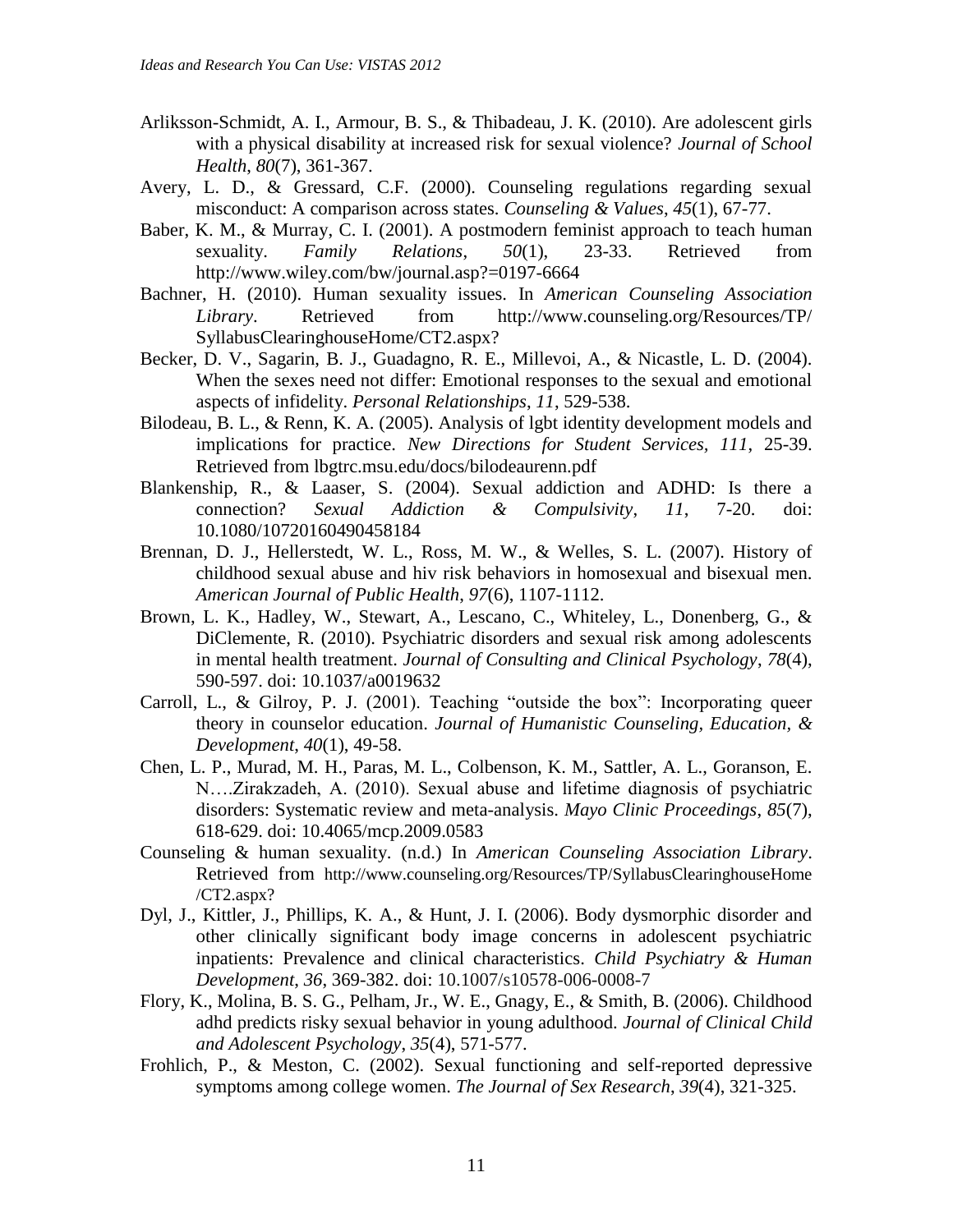- Halpern, D. F. (Ed.). (1994). *Changing college classrooms: New teaching and learning strategies for an increasingly complex world*. San Francisco, CA: Jossey-Bass.
- Heiden, J. M. (1993). Preview-prevent: A training strategy to prevent counselor-client sexual relationships. *Counselor Education & Supervision*, 33 (1), 53-60. Retrieved from http://unco.edu/ces/
- Herek, G. M. & Garnets, L. D. (2007). Sexual orientation and mental health. *Annual Review of Clinical Psychology*, 3, 353-375. doi: 10.1146/ annurevclinpsy.3.022806.091510
- Hermann, M. A., & Herlihy, B. R. (2006). Legal and ethical implications of refusing to counsel homosexual clients. *Journal of Counseling & Development*, *84*, 414-418.
- Highfield, J., Markham, D., Skinner, M., & Neal, A. (2010). An investigation into the experience of self-conscious emotions in individuals with bipolar disorder, unipolar depression and non-psychiatric controls, *Clinical Psychology and Psychotherapy, 17,* 395-405. doi: 10.1002/cpp.674
- Johnson, J. L. (2010, July 25). Christian student sues to stay in counseling program. *AOL News*. Retrieved from http://www.aolnews.com/nation/article/christiancounseling-student-sues-to-stay-in-school/19570716.
- Johnson, R. J., Rew, L., & Sternglanz, R.W. (2006). The relationship between childhood sexual abuse and sexual health practices of homeless adolescents. *Adolescence*, *41*(162), 221-234.
- Kanayama, M., Horio, M., Umi, Y., Yamaguchi, A., Omata, J.,Togawa, D., & Hashimoto, T. (2010). How does surgery affect sexual desire and activities in patients with lumbar disk herniation? *The Spine Journal*, *35*(6), 647-651.
- Kitzrow, M. A. (2002). Survey of CACREP-accredited programs: Training counselors to provide treatment for sexual abuse. *Counselor Education & Supervision*, *42,* 107- 118.
- Kontula, O., & Haavio-Mannila, E. (2009). The impact of aging on human sexual activity and sexual desire. *Journal of Sex Research, 46*(1), 46-56. doi: 10.1080/00224490802624414
- Lemieux, S. R., & Byers, E. S. (2008). The sexual well-being of women who have experienced child sexual abuse. *Psychology of Women Quarterly*, *32*, 126-144.
- Liles, R. G., & Wagner, M. (2010). *The CACREP 2009 standards: Developing a counselor education program assessment.* Retrieved from http://counselingoutfitters.com/vistas/vistas10/Article\_23.pdf
- Long, J. K., & Serovich, J. M. (2003). Incorporating sexual orientation into mft training programs: Infusion and inclusion. *Journal of Marital and Family Therapy*, *29*(1), 59-67.
- McAuliffe, G., & Eriksen, K. (2002). *Teaching strategies for constructivist and developmental counselor education*. Wesport, CT: Bergin & Garvey.
- Miller, S.A. & Byers, E.S. (2009). Psychologists' continuing education and training in sexuality. *Journal of Sex & Marital Therapy*, *35*, 206-219. doi: 10.1080/00926230802716336
- Moin, V. Duvdevany, I., & Mazor, D. (2009). Sexual identity, body image, and life satisfaction among women with and without physical disability. *Sexuality & Disability*, *27*, 83-95. doi: 10.1007/s1195-009-9112-5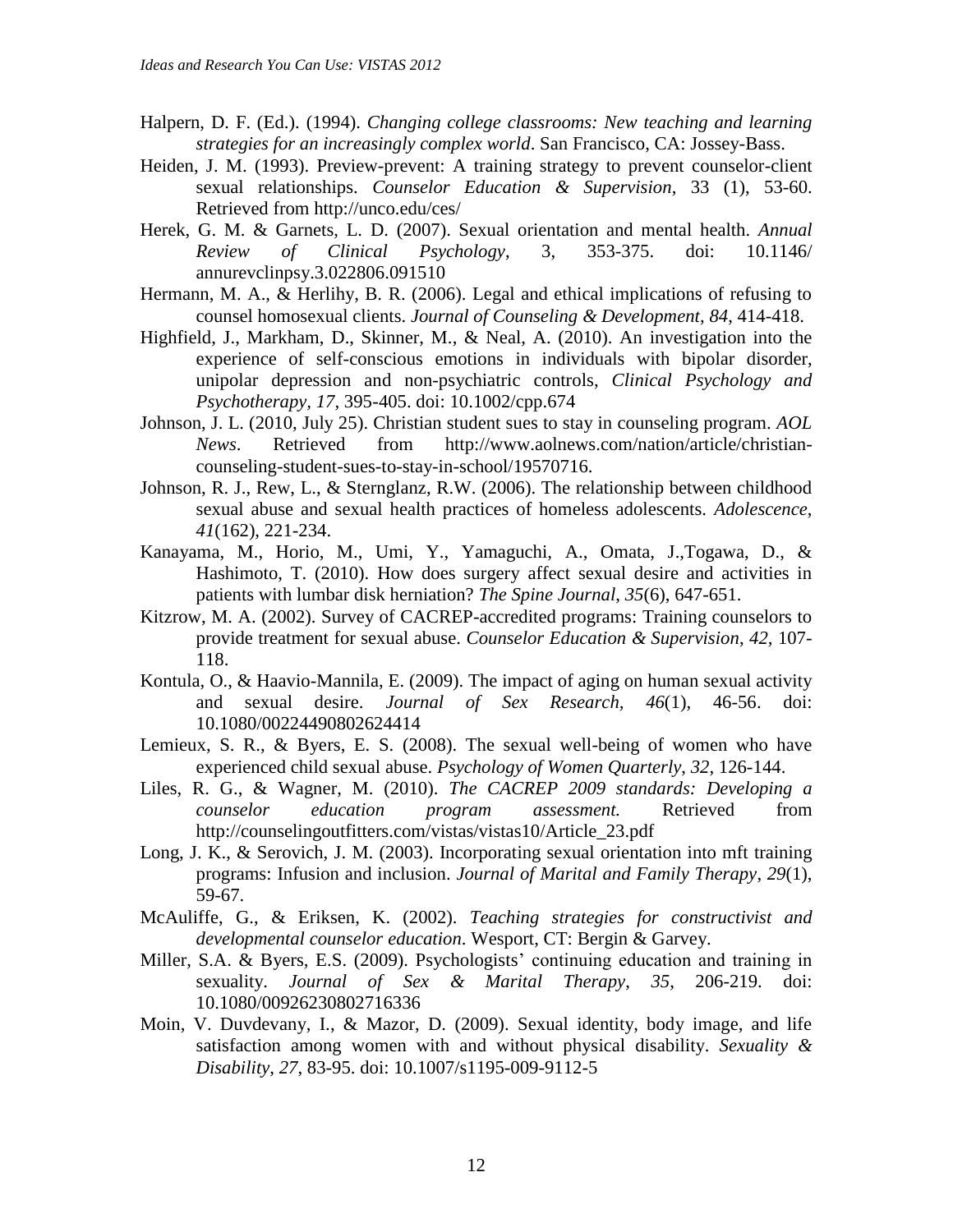- Nilsson, J. E., Love, K. M., Taylor, K. J., & Slusher, A. L. (2007). A content and sample analysis of quantitative articles published in the journal of counseling  $\&$ development between 1991 and 2000. *Journal of Counseling & Development*, *85*, 357-363.
- Olsson, A., Lundqvist, M., Faxelid, E., & Nissen, E. (2005). Women's thoughts about sexual life after childbirth: Focus group discussions with women after childbirth. *Scandinavian Journal of Caring Sciences*, *19*, 381-387. Retrieved from http://www.wiley.com/bw/journal.asp?ref=0283-9318
- Pearson, Q. M. (2003). Breaking the silence in the counselor education classroom: A training seminar on counseling sexual minority clients. *Journal of Counseling & Development*, *81*, 292-300.
- Pollis, C. A. (1985). Value judgements and world views in sexuality education. *Family Relations*, *34*(2), 285-290. Retrieved from http://www.wiley.com/bw/ journal.asp?ref=0197-6664
- Prawat, R. S., & Folden, R. E. (1994). Philosophical perspectives on constructivist views of learning. *Educational Psychology, 29* (1), 37-48. Retrieved from http://www.apa.org/pubs/journals/edu/index.aspx
- Putnam, S. E. (2009). The monsters in my head: Posttraumatic stress disorder and the child survivor of sexual abuse. *Journal of Counseling & Development*, *87*, 80-89.
- Sansone, R. A., & Wiederman, M. W. (2000). Sexuality training for psychiatry residents: A national survey of training directors. *Journal of Sex & Marital Therapy*, *26*, 249-256.
- Scales, P. (1983). Sense and nonsense about sexuality education; a rejoinder to the shornack's critical view. *Family Relations*, *32*(2), 287-295. Retrieved from http//www.wiley.com/bw/journal.asp?ref=0197-6664
- Schack, A. V., Averill, P. M., Kopecky, C., Krajewski, K., & Gummattira, P. (2004). Prior history of physical and sexual abuse among the psychiatric inpatient population: A comparison of males and females. *Psychiatric Quarterly*, *75*(4), 343-359. Retrieved from http://www.springer.com/medicine/psychiatry/ journal/11126
- Smith, D. L. (2008). Diability, gender, and intimate partner violence: Relationships from the behavioral risk factor surveillance system. *Sexuality & Disability*, *26*, 15-28. doi: 10.1007/s11195-007-9064-6
- Stein, R. (2010, January 26). Rise in teenage pregnancy rate spurs new debate on arresting it. *The Washington Post*. Retrieved from http://www.washingtonpost.com/wp-dyn/content/article/2010/01/25/ AR2010012503957.html
- Tamam, Y., Tamam, L., Akil, E., Yasan, A., & Tamam, B. (2008). Post-stroke sexual functioning in first stroke patients. *European Journal of Neurology*, *15*, 660-666. doi: 10.111/j.1468-1331.2008.02184.x
- Thanasiu, P. L. (2004). Childhood sexuality: Discerning healthy from abnormal sexual behaviors. *Journal of Mental Health Counseling, 26*(4), 309-319. Retrieved from www.amhca.org/news/journal.aspx
- Treating borderline personality disorder: Psychotherapy options have increased and appear equally effective. (2010, June). *Harvard Mental Health Letter*. Retrieved from http://www.health.harvard.edu/newsletters/Harvard\_Health\_Letter.